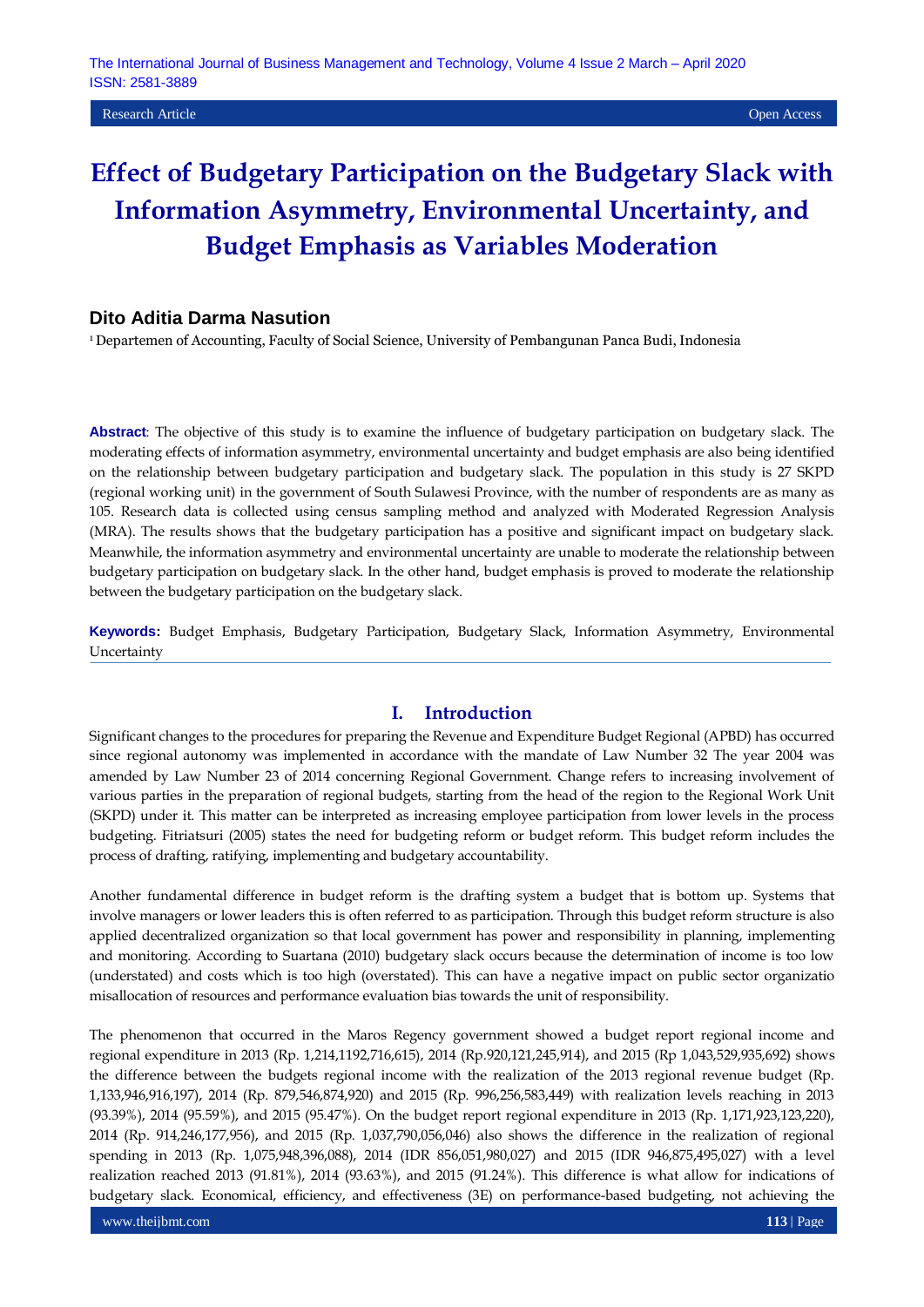budget target is spending efficiency, if it is associated with a traditional budget or cash basis, the target budget is not achieved represents the remaining budget or cash balance which is revenue for the following year called Remaining Calculations Over the Previous Year's Budget (SILPA). The efficiency perceived as an increase in performance that is savings, even though the realization is not is actually the expenditure that has been determined higher than the estimate, which is is an indication of budgetary slack on spending.

Budget participation is an approach that can generally improve performance (performance) which can ultimately increase the effectiveness of an organization. As for participation encourage every manager to improve his performance and work harder and consider that the organization's target is its personal target (Bambang, 2002). The concept of asymmetric information is the budget superiors may have more knowledge and insight than subordinates, or vice versa. If the first possibility occurs, demands or motivation will emerge which is greater than superiors to subordinates regarding the achievement of compliant budget targets subordinate is too high. But if the second possibility occurs, the subordinate will declare the target is lower than is possible to achieve. Circumstances where one party have more knowledge and information than others about something calledcinformation asymmetry (Suartana, 2010).

Environmental uncertainty is one factor that often causes organizations make adjustments to the condition of the organization with the environment. Uncertainty is perception of members of the organization. A person experiences uncertainty because he feels not have enough information to accurately predict the future. For an organization, the main sources of uncertainty come from the environment, namely competitors, consumers, suppliers, regulators, and the technology needed (Govindarajan, 1986). Other variables that are thought to affect the relationship between budgetary participation in budgetary slack is budget emphasis, that is, companies make the budget one of the most dominant factors in measurement subordinate performance. Rani (2015) explains that the emphasis of the budget is the insistence of superiors to subordinates to carry out a budget that has been well made, in the form sanctions if they are less than the budget target and compensation if they are able to exceed the budget target.

The results of previous studies have inconsistencies between researchers one with yang the other. Like the research conducted by Erina and Suartana (2016), and Kartika (2010) states that budget participation and budget gaps have a relationship positive, i.e. the higher the level of budgetary participation, the potential for budgetary slack the higher it is. While research conducted by Supanto (2010) shows participation budget and budget gaps have a negative relationship. Therefore, research This aims to examine the effects of budget participation, information asymmetry, uncertainty environment, and budget emphasis on budgetary slack.

#### **II. Literature Review**

Jensen and Meckling (1976) mention that agency theory is a concept explain the contractual relationship between the principal and the agent, i.e. between two or more individuals, group or organization. In this study, the contingency factor used is asymmetry information, information asymmetry, environmental uncertainty, and budget emphasis. Because at previous studies show different results regarding the relationship between budgetary participation with budgetary slack. Budgetary slack is each business structural officials in local budgeting who are motivated to achieve more targets easy. The instrument used was a questionnaire developed by Dewi (2008) at public sector organization. Budgetary slack indicator is the difference between the budget amount and the estimate best, budget targets, and environmental conditions.

Budget participation is the level of involvement and influence of individuals namely officials structurally involved in regional budgeting. Budget participation variable indicator (X1) according to Triana Maya (2012) measured by 5 indicators, namely; participation in the preparation budget, the ability to provide an opinion in budget organizers, the frequency of giving and ask for opinions or proposals about the budget from superiors, the frequency of superiors asking for opinions when the budget is prepared, it contributes to the preparation of the budget. Budget makes employees or subordinates downplay their productive capabilities, this causes a gap an increasingly large budget between subordinates and superiors. Based on the description above, it can be hypothesized. H1: budgetary participation has a positive effect on budgetary slack.

Information asymmetry is one of the factors causing budget disbursement. The opportunity to participate is used by agents to make budgetary slacks to improve its performance. The information asymmetry indicator (X2) is measured by 6 indicators. Research instruments in the form questionnaire developed by Novita, et al. (2009) in public sector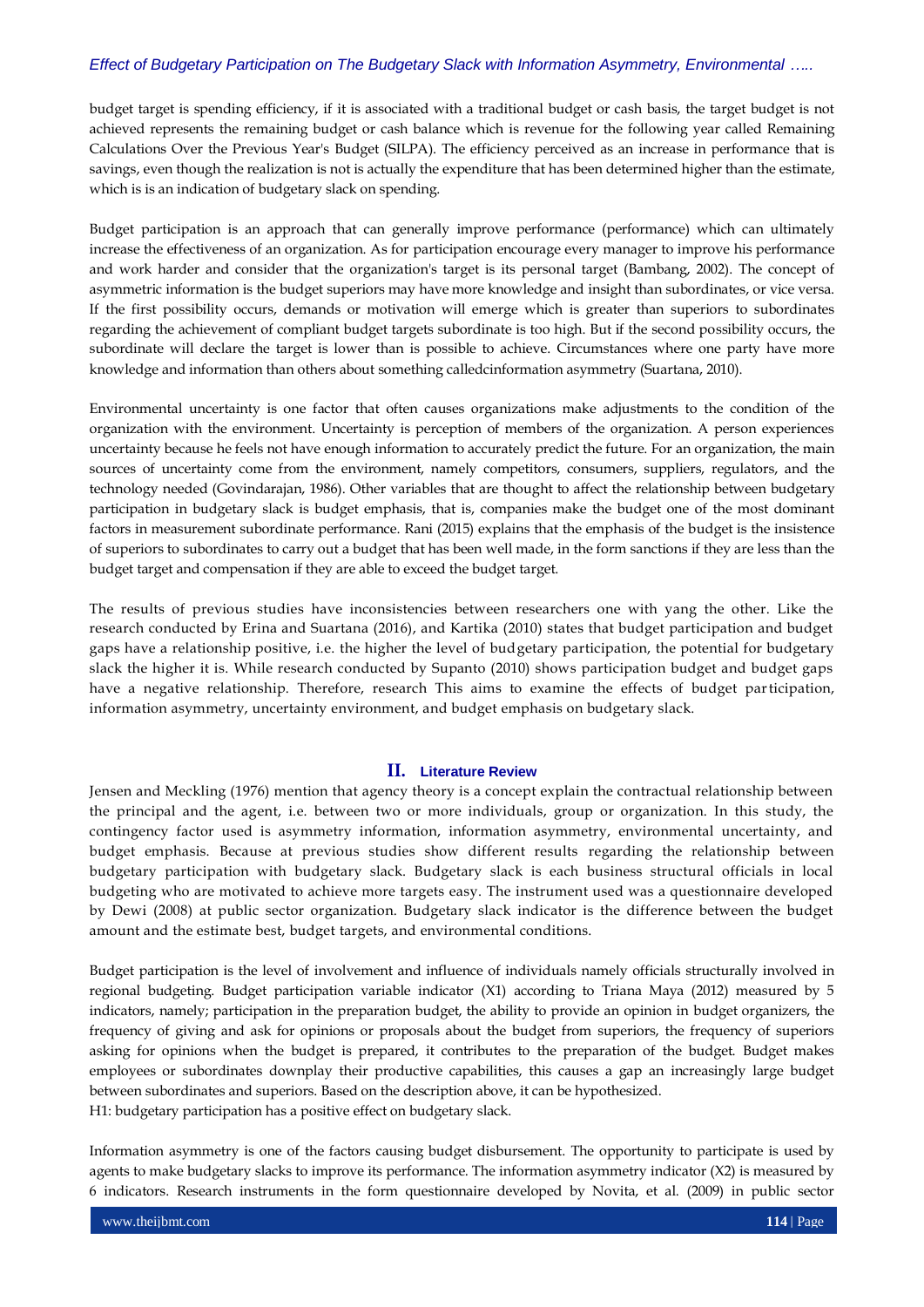organizations, consisting of 6 statement that is, the adequacy of information, suitability of information, namely the quality of information able to meet the needs of the quality of information, the quantity of information that is information able to meet the needs of a wealth of information, and understanding of information. According to Anthony and Govindarajan (2001) and Falikhatun (2007), executives as agents tend to do budgetary slack, because it aims to secure its position in government. While, the legislature as a principal tends to make fake contracts with the executive. Based on description above, then it can be hypothesized.

H2: Information asymmetry reinforces the positive influence of budgetary participation on budgetary slack.

Environmental uncertainty is a condition where one cannot predict conditions the surrounding environment. According to Miliken (1987) uncertainty (X3) is measured by 3 indicators, that is, information relating to circumstances in the future, information about the influence of external factors (technological economic conditions, etc.), non-economic information (market opportunities, price predictions, etc.). According to Govindarajan (1986), the relationship between participation with budgetary slack is positive under conditions of environmental uncertainty low, while the relationship becomes negative in high environmental uncertainty. A subordinates who have high participation in budgeting and facing low environmental uncertainty, will be able to create gaps in the budget, because he is able to overcome uncertainty and be able to predict the future based on description above, then the hypothesis can be formulated. H3: Environmental uncertainty weakens the positive influence of budgetary participation on budgetary slack.

Budget emphasis is pressure from superiors to subordinates so that the budget can be achieved with sanctions if the budget is not reached and awards if the budget can be achieved. Budget Emphasis Indicators according to Triana Maya (2012) are measured by 6 indicators namely, the amount of income earned, ability and seriousness in paying attention to quality the effort devoted to work, the ability to achieve budget targets, the ability to establish a good relationship with superiors / subordinates, efficiency in responding work and carry out unit operations, ability to socialize with staff groups. Budget emphasis is the insistence of superiors on subordinates to carry out well-made budget. Performance measurement based on the budget already arranged to make subordinates try to obtain profitable variance by creating slack, among others by lowering income and raising costs at the time of preparation budget (Rani, 2015). According to Gamal (2001) if an employee's performance appraisal is very determined by the budget that has been prepared, then subordinates tend to do gaps the budget. When subordinates are stimulated by a large positive reward if work goes beyond budget and subordinates will be subject to negative rewards if it works under the budget, then subordinates will tend to loosen the budget in preparation so that the budget is easy achieved or in other words budgetary slack. Budget emphasis is a a tendency to achieve budget success in an easy way. Following is a hypothesis.

H4: Budget emphasis reinforces the positive influence of budgetary participation on budgetary slack.

#### **III. Methodology**

This research was conducted at the local government office of Maros Regency. Subject this research namely, structural officials involved in the budgeting process. While the object of research is the effect of budgetary participation on gaps budget, which is moderated by information asymmetry, environmental uncertainty, and budget emphasis. The data source used in this study is primary data collected using the survey method through questionnaires directly to respondents. The sampling technique in this study is sampling census. Census sampling is a sampling technique using all members of the population (Sugiyono, 2012).

Descriptive analysis is used to provide a general description of demographics respondents, then the data quality test is performed using the validity test and reliability. In the item validity test the question is said to be valid or valid if the rcount is greater from rtabel (Nugroho, 2011). While the reliability test is done by statistical tests Cronbach's Alpha. A construct or variable is said to be reliable if it gives value Cronbach Alpha> 0.60 (Ghozali 2002). After the data quality test, then the test is carried out classical assumptions which consist of normality test, heteroscedasticity test, and test multicollinearity. The normality test uses the Kolmogorov-Smirnov test, with this test can be known that the data used is normally distributed or not. Heteroscedasticity test performed with the Glejser test. Multicollinearity test seen the value of tolerance, if lower from 0.10, multicollinearity occurs. While the results of the calculation of the VIF value, if has a VIF value of less than 10, then it does not have a multicollinearity problem (Ghozali, 2009). Testing heteroscedasticity in this study by looking at the graph scatterplot, with the criteria raised by Sugiyono (2011) that there is no pattern clear and do not form certain patterns that are regular, for example not bumpy, not widened, and not narrowed.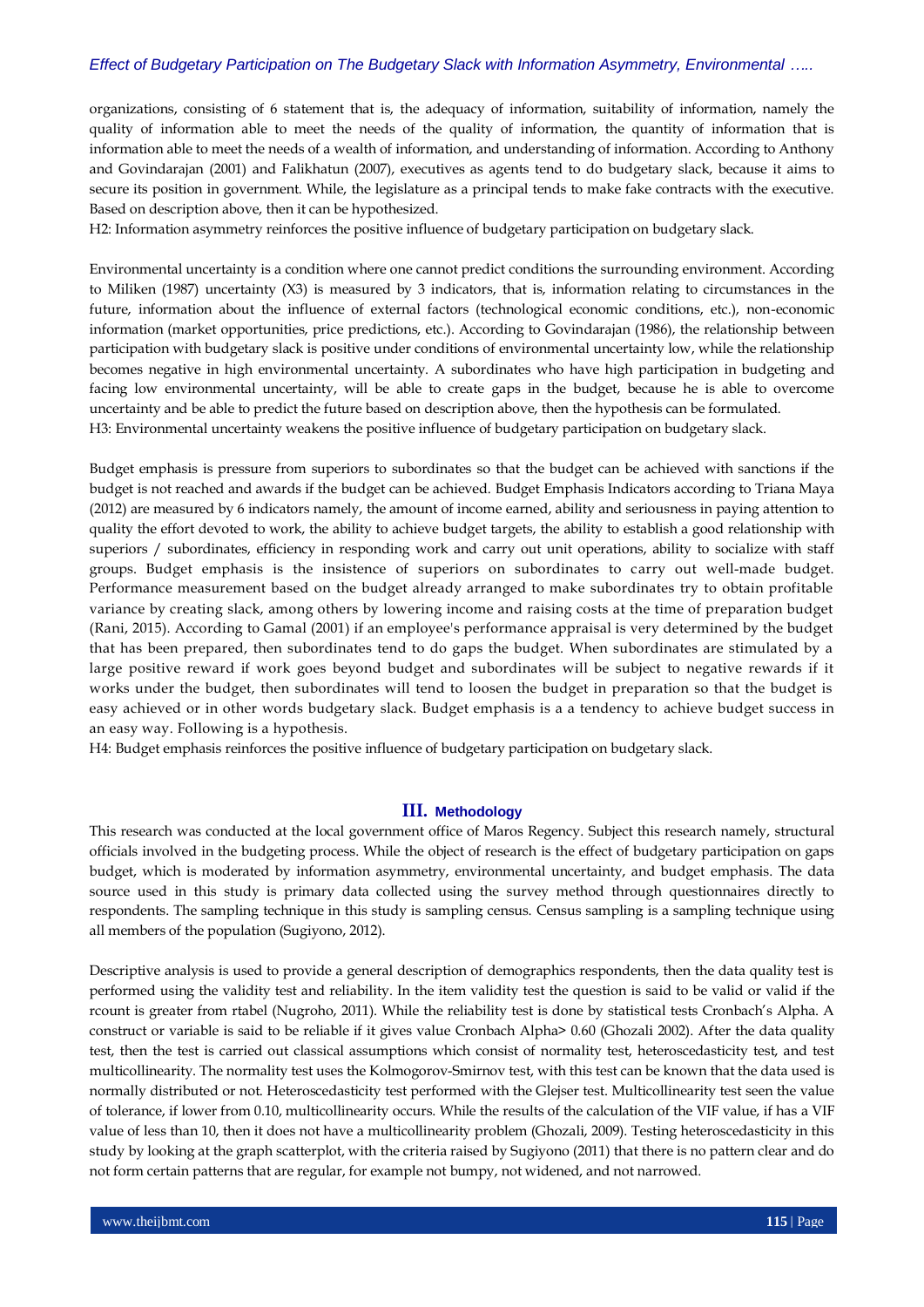The last stage is the model of data analysis and hypothesis testing in this study Moderated Regression Analysis. Regression analysis this is a special application of multiple linear regression which contains elements of interaction (multiplication of two or more independent variables). Systematically obtained equation regression:

 $Y = a + \beta 1X1 + e$  (1)  $Y = a + β1X1 + β2X2 + β3X1X2 + e$  (2)  $Y = a + β1X1 + β4X3 + β5X1X3 + e$  (3)  $Y = a + β1X1 + β6X4 + β7X1X3 + e$  (4) Information:  $Y =$ Budgetary Slack X1 = Budgetary Participation X2 = Information Asymmetry X3 = Environmental Uncertainty X4 = Budget Emphasis  $a =$  Constants  $β1 - β7$  = Coefficient of independent variable regression 1 - 7  $e = Error$ 

## **IV. Results**

Questionnaires that were distributed could return as a whole as many as 105 questionnaires and everything is filled in completely. Validity test is done to test whether the instrument is valid or not used. The basis of measurement for valid or invalid items for each instrument is with using a validity correlation index of questions, if the product moment correlation is greater than rtable, then each instrument is said to be valid. The number of questionnaire respondents was 105 respondents so that a rtable of 0.30 is obtained from the product moment correlation coefficient for each item the instrument is bigger than rtable. So, each item of the questionnaire is valid. Reliability test assessed through the magnitude of the Cronbach Alpha coefficient. The instrument reliability test results show that all variables have a Cronbach Alpha coefficient greater than 0.60. So, instruments for measure all reliable variables.

Based on the results of normality test data indicate that the significance number is greater from 0.05 for the Kolmogorov-Smirnov statistics. This shows that the data distribution have a normal distribution. Multicollinearity test can be tested using Variance Inflation Factor (VIF) for each independent variable. Based on the results of multicollinearity test VIF values of each independent variable amounting to less than 10. Thus it can be concluded that among the independent variables does not occur multicollinearity in the linear regression model. In this research, used heteroscedasticity test with Graph test method that is by looking at spreading points that spread randomly, not forming a particular model or pattern which is clearly above and below the number 0 on the Y axis, it can be concluded does not occur heterokedastisitas.

The first hypothesis proposed in this study is that there is a positive influence budgetary participation in budgetary slack. SPSS calculation results are entered into equation as follows;  $Y = 2,140 + 0.521$  X1. A Constant value of 2,140 indicates that if the independent variable namely budget participation does not exist then the value of budgetary slack is equal to a constant of 2,140. The results of the regression analysis on the first hypothesis of coefficient β1 (budget participation) of 0.521 The coefficient β1 value of the variable budget participation value positive, meaning that any increase in the participation role of one unit budget will result an increase in budgetary slack by 0.521 units. F test results with values in the annova table or  $\rho$  value  $\leq \alpha$  0.05 which is 0.000  $\leq$ 0.05, then the budget participation variable is able to influence budgetary slack.

Hypothesis Test Results (t-test) with a significance value of ρ generated by 0.000 ( $\rho$  < 0.05). This means that budgetary participation has a positive effect on budgetary slack. Accordingly Overall linear regression test results indicate that budgetary participation (X1) has a positive effect against budgetary slack. Increasing budget participation will increase slack the budget. Ethermination coefficient / R2 (adjusted R square) x  $100\% = 0.194 \times 100\% = 19.4\%$ . Score adjusted R square of 0.194. This indicates that X1 only explained 19.40% variation Y variable. While the remaining 80.60% is explained outside the research model.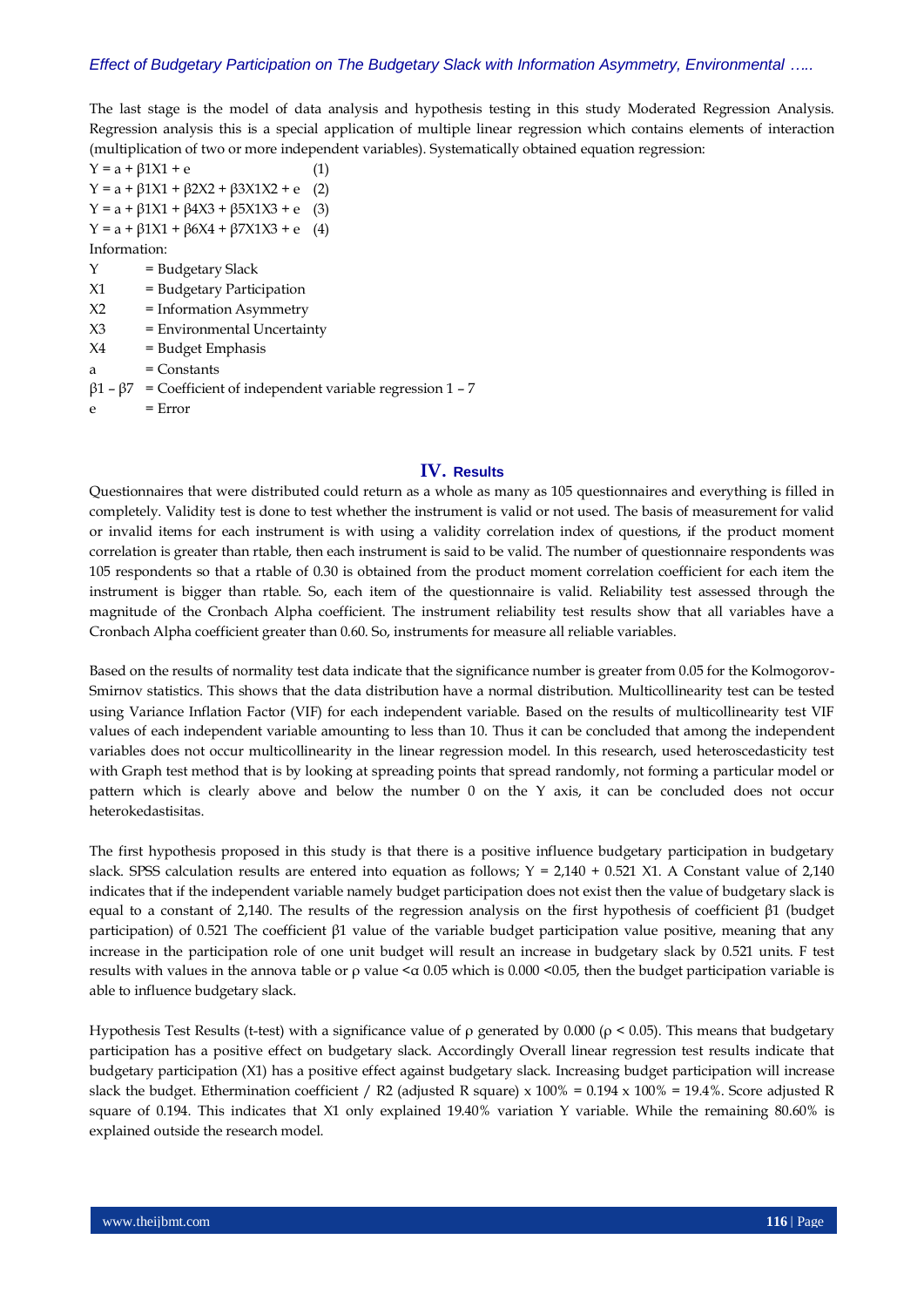The results of testing the first hypothesis (H1) in this study indicate that budgetary participation has a positive effect on budgetary slack. This shows that the more individuals participating in budgeting, the higher the opportunities budgetary slack. The practice of budgetary slack contains an understanding of agency theory, namely the existence of a conflict of interest between the agent and the principal. Agency theory explained by Anthony and Govindarajan (2007) is a phenomenon that occurs when superiors delegate authority to subordinates to carry out an authority or task within make decision. Agency relations in the context of local government between superiors and subordinates, where subordinates carry out the planning, implementation and reporting processes regional budgets by forming a Local Government Budget Team (TAPD), while superiors role in carrying out supervision.

The results of this study support research conducted by Andriyani and Hidayati (2010) which shows a positive relationship between budgetary participation and budgetary slack. In accordance with agency theory, agency relationship between the Regional Head (Regent) and the Head The Office / Office / Agency is the Regional Head (Regent) acting as the principal and Head Office / Office / Agency as an agent. Agents are motivated to develop a career to a level higher and increase compensation in the future. Budgetary slack created by the regional apparatus tends to be a positive budgetary slack, because maintain relations with regional heads and secure jobs and positions or positions in government (Mardiasmo, 2001). The results of this study are not in line with research by Supanto (2010) which shows that budgetary participation has no effect on budgetary slack. The difference between this study and Supanto's (2010) research is due to individuals who differ, the increase or decrease in slack depends on the extent of the individual more selfish or work in the interests of the organization which is actualization from the level of commitment that it has.

The second hypothesis proposed from this study is the influence of budget participation on budgetary slack is strengthened by information asymmetry as a moderating variable. For know whether information asymmetry is a moderating variable, then the coefficient β2 must be significant at alpha 0.05. The results of the SPSS calculation are entered into the equation as the following:  $Y = -1.588 + 0.497 \text{ X1} + 1.114 \text{ X2} - 0.054 \text{ X1.X2}$ . The results of testing the second hypothesis with Moderated regression analysis (MRA). Based on these formulas, it can be seen that the value moderating variable regression coefficient of - 0.054 with a significance value of 0.817, variable moderating was not significant because the probability of significance was 0.817 above 0.05 so that shows that the information asymmetry variable cannot function as a variable moderation on this instrument. From the explanation above, the result of the data processing is the second hypothesis rejected.

The condition of information asymmetry means that employees are getting to know technically about jobs and employees have a better understanding of what can be achieved in the area each other's responsibilities, so that there is an indirect reduction in the gap budget because the budget is right on target. Actions taken by employees as parties who have an interest in budget planning, report on consistency with the expected performance target or unify the relationship between input (input) with output (output) of a program / activity in accordance with the existing reality so that there is a decline budget gap. When linked with agency theory, the contractual relationship between principal and agent, in this case there was no problem between principal and agent because they did not information asymmetry happens.

The results of this study are not in line with previous studies conducted by Djasuli and Fadilah (2011) stated that the interaction of budgetary participation and information asymmetry positive effect on budgetary slack. But the results of this study, are in line with the study Previously conducted by Falikhatun (2007) and Fitri (2004) which stated that asymmetry information is not able to strengthen the effect of budgetary participation on budgetary slack. That was caused by clear regulations regarding the duties and obligations of each officer including rules relating to information held by subordinates that must be reported to his supervisor and the agency related to the budget.

The third hypothesis proposed from this study is the influence of participation budgetary budgetary slack is strengthened by environmental uncertainty as a variable moderation. To find out whether environmental uncertainty is a moderating variable, then the coefficient β2 must be significant at alpha 0.05.  $Y = -1.292 + 0.609 X1 + 0.052 X3 - 0.052$ X1.X3. Results testing the third hypothesis with Moderated regression analysis (MRA). Based on the formula It can be seen that the moderating variable regression coefficient value of -0.052 with significance value of 0.888, moderating variables were not significant because of the probability of significance 0.888 above 0.05 so it shows that the environment uncertainty variable cannot be function as a moderation variable for this instrument. From the explanation above, though then the third hypothesis is rejected.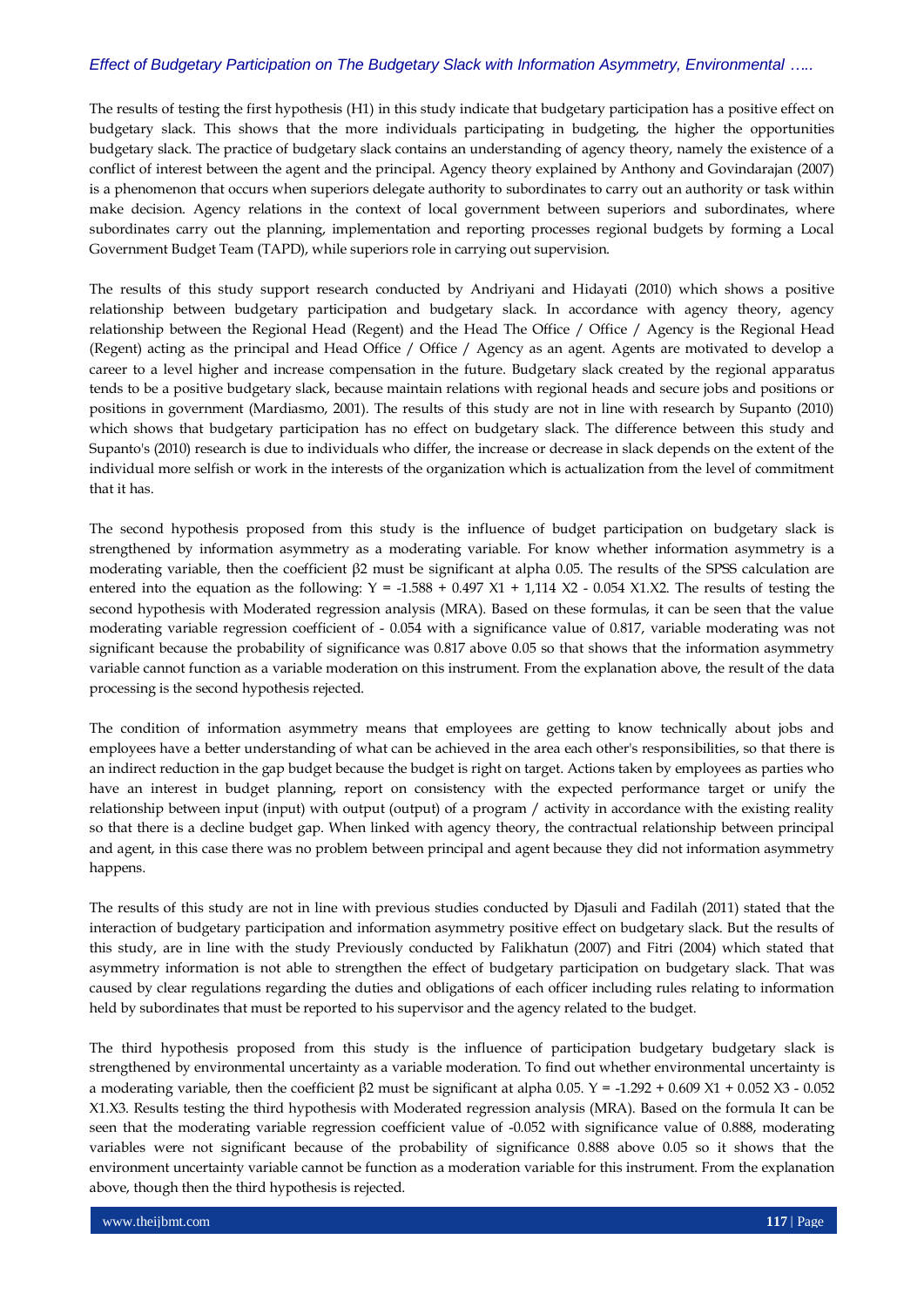The third hypothesis test results show that the interaction between budgetary participation with environmental uncertainty has no effect on budgetary slack. So it can be concluded that environmental uncertainty does not affect the relationship between budgetary participation to budgetary slack in Maros Regency SKPD. So you can be sure that employees are in the SKPD Maros can not predict what will happen in the future according to this proposed by Govindradjan (1986) Uncertainty is the perception of members organization. A person experiences uncertainty because he feels he does not have that information enough to accurately predict the future. In conditions of high uncertainty, budgetary participation will reduce budgetary slack. This condition causes difficult subordinates to predict the future so as not being able to obtain accurate information for predict events in the future, making it difficult for him to create gaps the budget. Associated with agency theory these results indicate that environmental information owned by agents who participate in preparing the budget, does not cause it to occur budgetary slack. This research is in line with research conducted by Darlis (2002), will but not in line with research conducted by Ikhsan (2007) where instability influences the relationship between budgetary participation and budgetary slack. Difference what happens may be due to the different government environmental conditions that are created as an object of research.

The fourth hypothesis proposed from this study is the influence of participation budgetary budgetary slack is strengthened by budget emphasis as a variable moderation. To find out whether the budget emphasis is a moderating variable, then the coefficient β2 must be significant at alpha 0.05. The results of the SPSS calculation are entered into equation as follows;  $Y = -7,682+02,346 \times 1 + 2,449 \times 3 - 0.456 \times 1.83$ . Test result the third hypothesis with Moderated regression analysis (MRA). Budget emphasis variable is a moderation variable. Seen from the significant value of the interaction of budget emphasis (X1-X4) of 0.026 smaller than the significance standard for the moderating variable or ρ  $< 0.05.$ 

Budget participation with a budget emphasis has a significant negative effect budgetary slack. Seen from the absolute difference coefficient value of budget participation with budget emphasis of - 0.456 is negative and with a significance level of ρ value of 0.026 or ρ <0.05 indicate a significant relationship. Coefficient of moderation (X1-X4) of - 0.456 indicates that any increase in budget participation with an emphasis on the budget it will reduce budgetary slack. The coefficient of determination (Adjusted R Square) x  $100\% = 0.358 \times 100\% = 35.8\%$ . The adjusted R square value is 0.358. This shows that the variance budgetary slack can be explained by budget participation with an emphasis on the budget so its influence rose from 19.4% to 35.8% or increased by 16.4%.

The fourth hypothesis test results show that the interaction between budgetary participation with budgetary emphasis has a significant negative effect on budgetary slack. This can be in conclude that the budget emphasis weakens the relationship between budget participation budgetary slack. This means that the budget emphasis is done by superiors (principal) who participate in budgeting, able to reduce the likelihood of gaps a budget that is when superiors have better information than the basics, supervision of budgeting will be better, so as to avoid subordinates budgetary slack. The results of this study are not in line with previous studies conducted by Afiani (2010) but this research is in line with the research conducted Dunk (1993) and Irfan (2016) find that high budget pressures are thus slack low budget.

The explanation above, of course, will be in accordance with the agency concept, budget emphasis affect the budget slack due to the measurement of agent performance, based on the budget in an organization. Falikhatun (2008) states that subordinates create budget slack influenced by the desires and interests of agents so that it will facilitate the achievement of targets budget, especially if the agent's performance appraisal is determined based on budget achievement. Success in implementing the budget will show good performance. The role of superiors in conducting supervision because it has more information and ensures the budget are at the relevant level to be reached, so that subordinates try to get more income, promotion, promotion, or other awards by creating budgetary slack will be avoided.

## **V. Conclusion**

Budget participation has a positive effect on budgetary slack. Budget Participation does not negatively affect budgetary slack moderation by information asymmetry. Budget participation does not affect budgetary slack that is moderated by environmental uncertainty. Budget participation has a negative effect on budgetary slack which is moderated by a budget emphasis. Practically, the results of this study can provide the implication is that in the process of participatory budgeting in local government and leaders SKPD organization. The results of this study provide an explanation that high budget participation in regional governments to increase budgetary slack.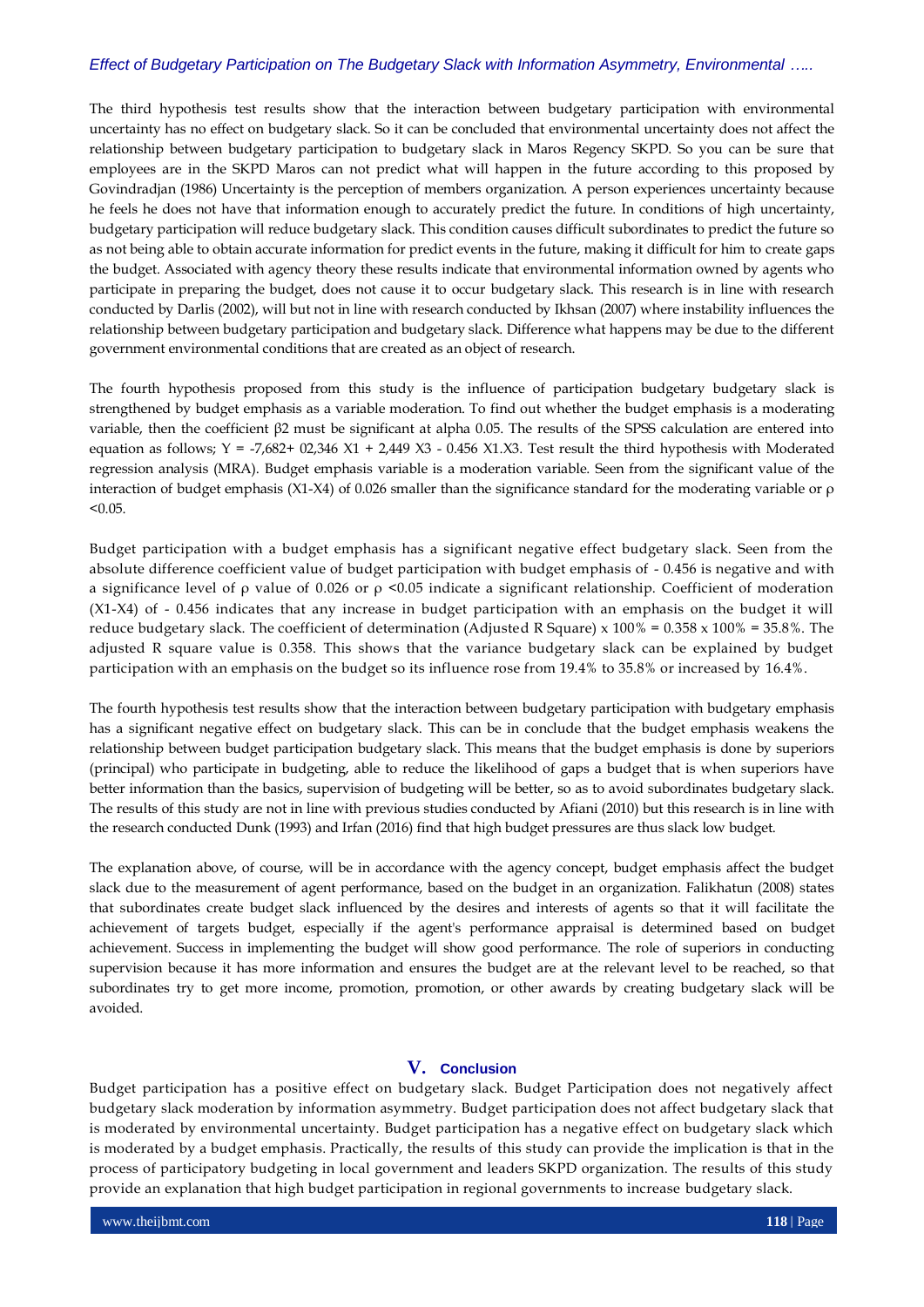The results showed that budgetary participation affected inequality budget, so that there needs to be more adequate internal control in implementation budget in Maros Regency SKPD. In addition, it is more selective in determining the individuals who participate participate in budgeting. For further research, it is hoped to add a method data collection, for example interviews to get more complete and accurate data. Future studies can find other variables that can influence the gap budget, such as internal control, supervisory oversight, or budget transparency can moderate the relationship between budgetary participation and budgetary slack.

#### **References**

- [1.] Afiani, Dina Nur. 2010. Pengaruh Partisipasi Anggaran, Penekanan Anggaran dan Asimetr Informasi terhadap Senjangan Anggaran. Jurnal Akuntansi Universitas Diponegoro.
- [2.] Andriyani, Lilik., dan Hidayati, L.A. 2010. Pengaruh Kometmen Organisasi terhadap Hubungan antara Kejelasan Sasaran Anggaran dan Partisipasi Anggaran dengan Senjangan Anggaran, Studi Kasus Pada Pemerintah Kabupaten Magrelang. Tesis. Universitas Muhammadiyah, Magelang.
- [3.] Bambang. 2002. Akuntansi Manajemen Suatu Sudut Pandang. Yogyakarta: BPFE Yogyakarta
- [4.] Darlis, Edfan. 2002. Analisis Pengaruh Komitmen Organisasi dan Ketidakpastian Lingkungan terhadap Hubungan antara Partisipasi dengan Senjangan Anggaran. Jurnal Riset dan Akuntansi Indonesia, Vol.1:85-101.
- [5.] Dewi. 2008. Pengaruh Budgetary Goal Cracteristic terhadap Senjangan Anggaran: Instansi Pemerintah Daerah Kota Padang. Skripsi. Universitas Negeri Padang, Padang.
- [6.] Djasuli, M., dan Fadilah, N. I. 2011. Efek Interaksi Informasi Asimetri, Budaya Organisasi, Group Cohesiveness dan Motivasi dalam Hubungan Kausal antara Budgeting Participation dan Budgetary slack. Proceeding PESAT (Psikologi, Ekonomi, Sastra, Arsitektur dan Sipil). Vol. 4.
- [7.] Dunk, Alan S. 1993. The Effect Of Budget Emphasis and Information Asymmetry on The Relation Between Budgetary Participation and Slack. The Accounting Review. Vol.68. No.2. 400-410.
- [8.] Erina dan Suartana. 2016. Pengaruh Partisipasi Penganggaran, Penekanan Anggaran, Kapasitas Individu, dan Kejelasan Sasaran Anggaran pada Senjangan Anggaran. E-Jurnal Akuntansi Universitas Udayana.Vol. 15.2.hal 973-1000.
- [9.] Falikhatun. 2007. Interaksi Informasi Asimetri, Budaya Organisasi, dan Group Cohesiveness dalam Hubungan Antara Partisipasi Anggaran dan Budgetary slack (Studi Kasus pada Rumah Sakit Umum Daerah se Jawa Tengah). Simposium Nasional Akuntansi (SNA). Vol. 10.
- [10.] Fitri, Yulia. 2004. Pengaruh Informasi Asimetri, Partisipasi Penganggaran, dan Komitmen Organisasi Terhadap Timbulnya Senjangan Anggaran. Simposium Nasional Akuntansi (SNA) VII Denpasar: 581-597.
- [11.] Fitriatsuri. 2005. Pengaruh Partisipasi Anggaran Terhadap Senjangan Anggaran dengan Variabel Moderat Komitmen Organisasional, Desentralisasi dan Ketidakpastian Lingkungan pada Pemerintah Kota Palembang. Tesis. Universitas Bina Darma.
- [12.] Gamal, M. 2001. Pengaruh Interaksi Partisipasi Anggaran, Informasi Asimetris dan Penekanan Anggaran terhadap Budget Slack (Studi Kasus pada Samudra Indonesia Group). Tesis, Universitas Diponegoro.
- [13.] Ghozali, Imam. 2002. Aplikasi Analisa Multivariate Dengan Program SPSS. Semarang: BP UNDIP.
- [14.] Ghozali, Imam. 2009. Aplikasi Analisa Multivariate Dengan Program SPSS. Semarang: BP UNDIP.
- [15.] Govindrajan, V. 1986. Impact of Participation inThe Budgetary Process on Managerial Attitudes and Performance: Universaliticand Contingency Perspective. Decision Sciences 17: 496-516.
- [16.] Ikhsan, Arfan. 2007. Pengaruh Partisipasi Anggaran Terhadap Senjangan Anggaran dengan Menggunakan Lima Variabel Pemoderasi. Simposium Nasional Akuntansi (SNA) X Makasar.